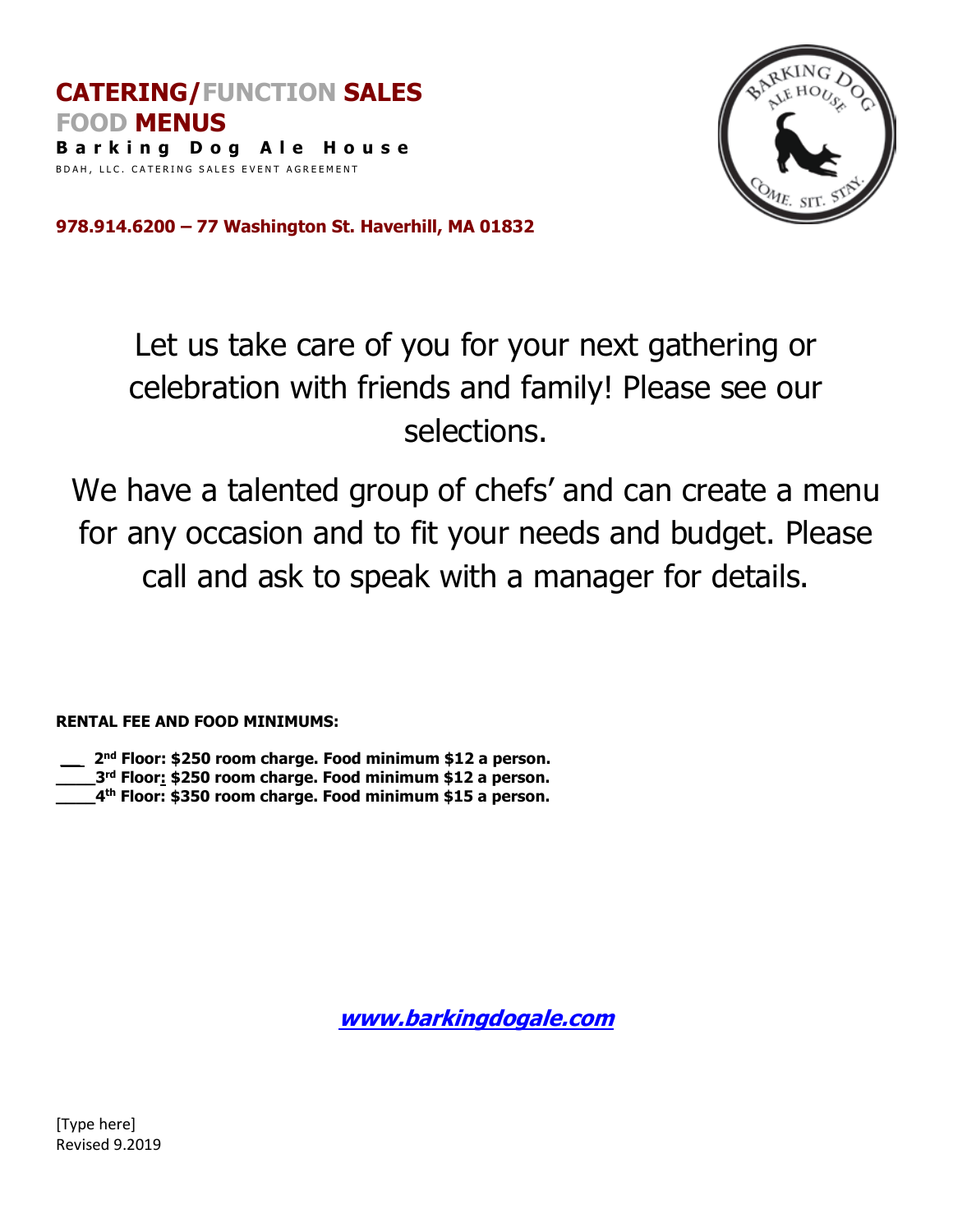

Pick one salad Potato Salad or Cole Slaw Garden or Southwest Caesar

> Pick two Chicken Caesar Wrap Turkey Club Wrap Greek Salad Wrap

> > Coffee & Tea

\$15.99 Per person

Southwest Caesar Garlic Rice Tortellini Andrew Baked Haddock Green Beans Warm Rolls with Butter Coffee & Tea

\$18.99 Per person

Italian Chef Salad Shrimp Scampi Roast Pork with Apple Cider Glaze Haddock Florentine Herbed Rice Green Beans Warm Rolls with Butter Coffee & Tea

\$27.99 Per person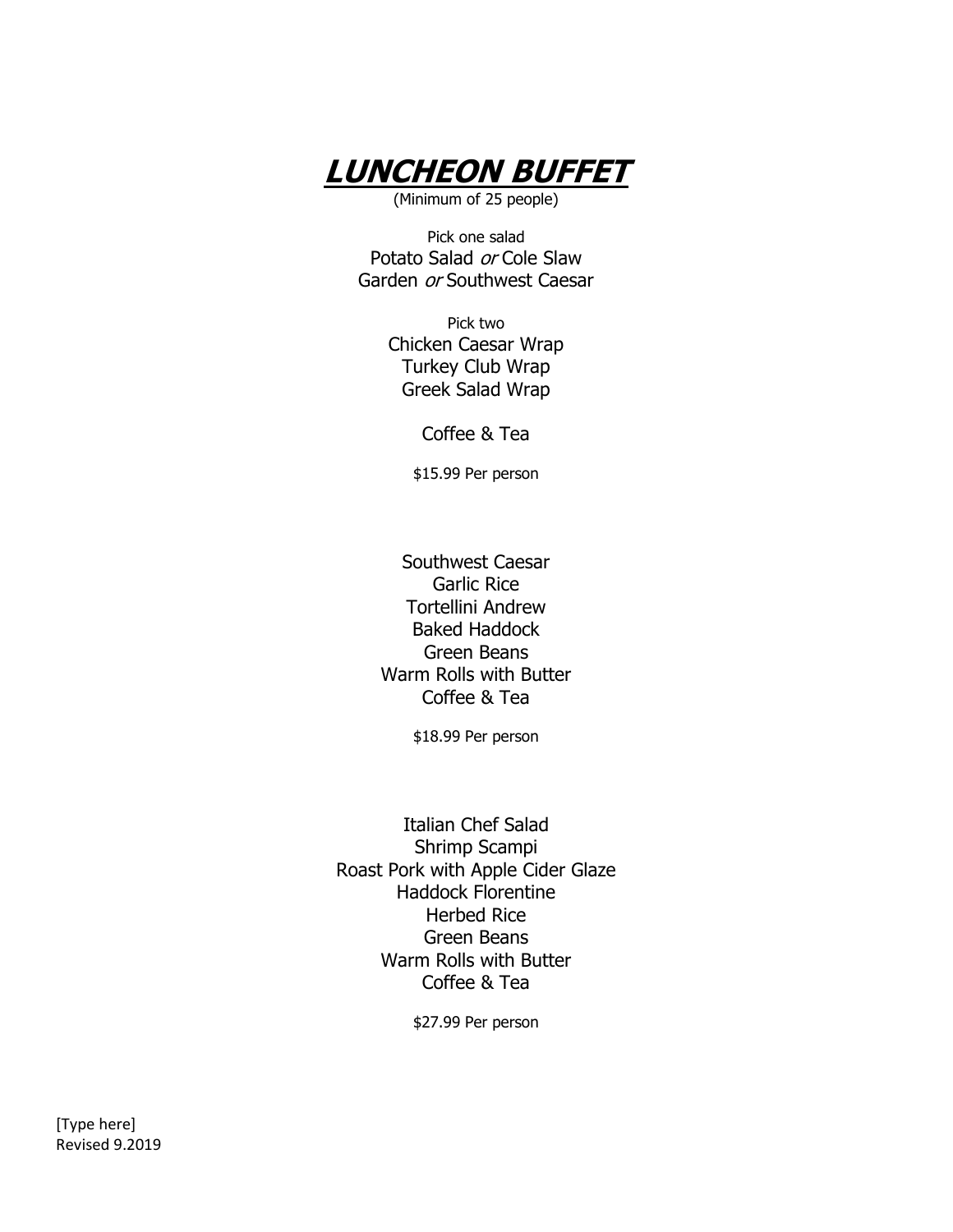

Garden Salad Fresh Fruit Salad Crispy Bacon Scrambled Eggs Home Fries Coffee, Tea & OJ

\$16.99 Per person

## **Additional Options**

Garden Salad Southwest Caesar Salad Pasta Salad Assorted Muffins Breakfast Sausages

\$4.49 per person, per additional item

Red Flannel Hash Vegetable Frittata Ham and Cheese Quiche

\$5.99 Per person, per additional item

Haddock Florentine Chicken Piccata

Add \$7.49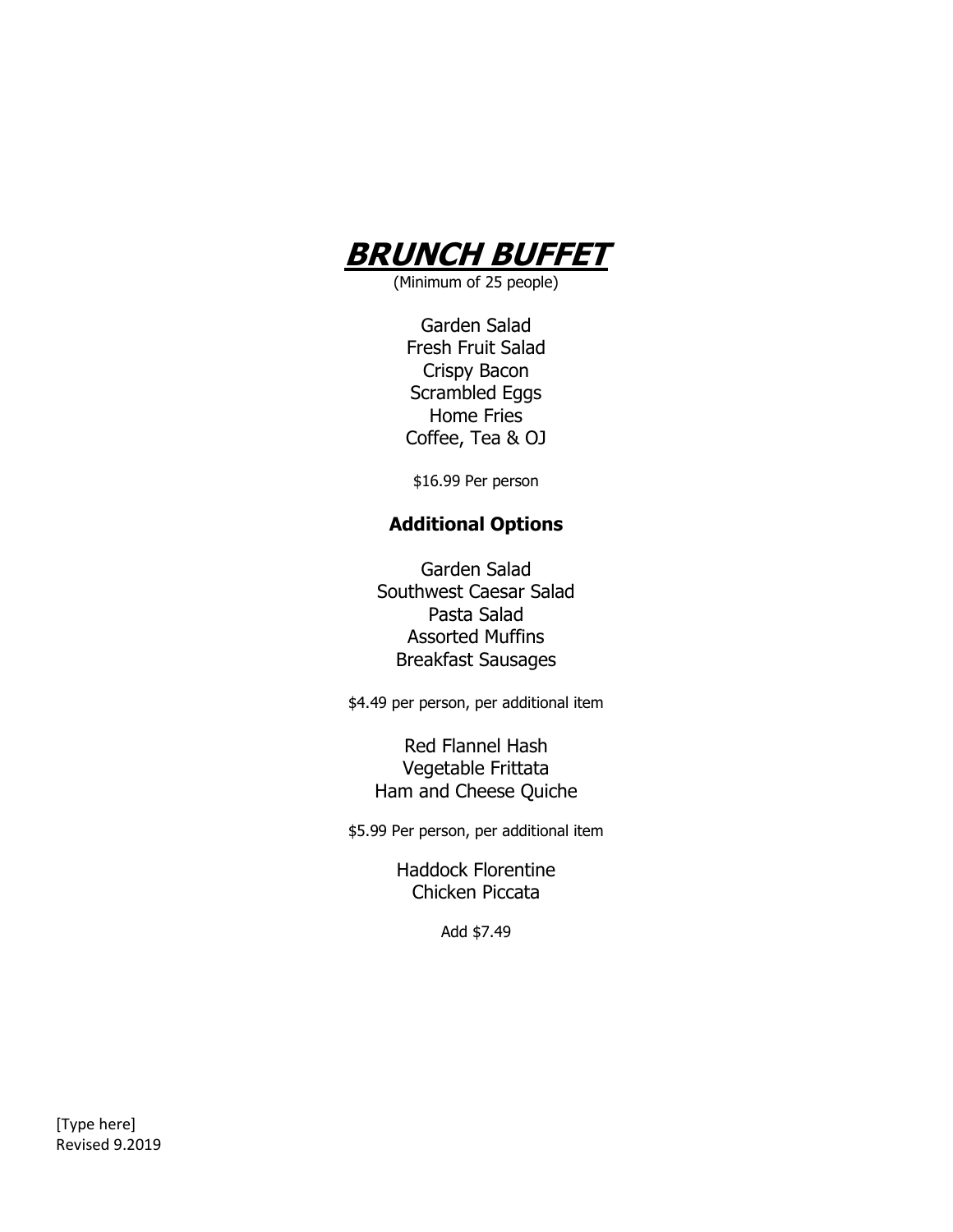

**Salad**

(Choose One)

Beet Salad Garden Salad Southwest Caesar Salad



Turkey Tips Classic Baked Haddock

\$25.99 Per person

Herb Roasted ½ Chicken Oven Roasted Salmon Chicken Piccata or Marsala \$27.99 Per person

Braised Short Ribs with Balsamic Demi-Glace \$29.99 Per person

Prime Rib Au Jus with Horseradish Cream Grilled New York Strip (accompanied by demi-glace)

\$32.99 Per person

## **Vegetables**

(Choose one)

Bacon Braised Brussel Sprouts Green Beans Blanched Broccoli Sweet Corn Roasted Carrots

## **Starches**

(Choose One)

Herbed Rice Mashed Potatoes Sweet Potato Puree Herb roasted New Potatoes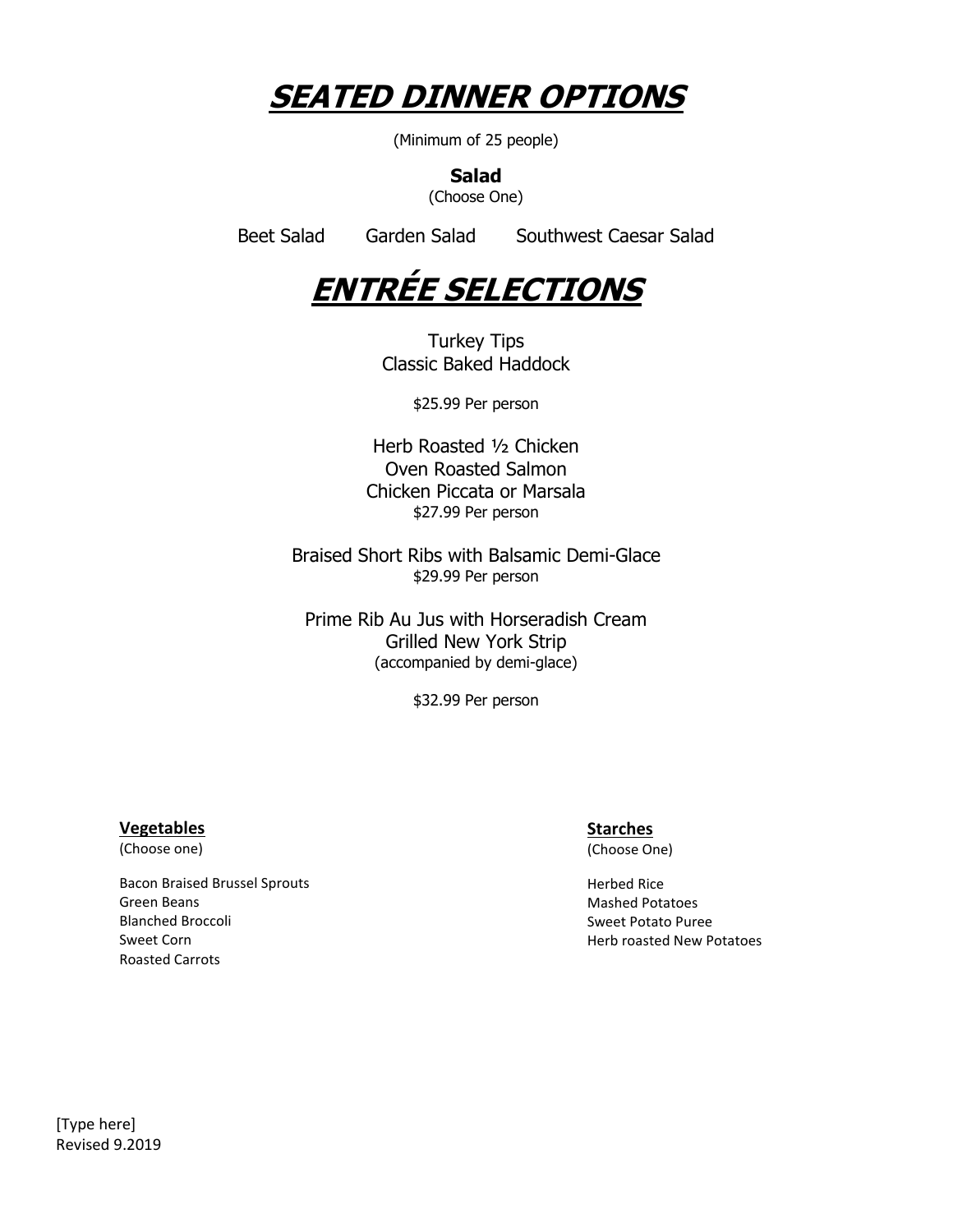

Southwest Caesar Salad or House Salad Bacon Braised Brussel Sprouts or Green Beans Herb Roasted New Potatoes Classic Baked Haddock Sliced Roast Pork Loin with Spiced Apple Glaze Tortellini Andrew Warm Rolls & Butter Coffee, Tea or Decaf

\$27.99 Per person

Or

Italian Chef Salad or Southwest Caesar Roasted Asparagus Garlic Rice Grilled Salmon Sliced Roast Beef with Mushroom Demi-Glace Mother of All Macs Warm Rolls & Butter Coffee, Tea or Decaf

\$29.99 Per person

Or

Balsamic Salad Steamed Broccoli Potatoes Au Gratin Grilled Swordfish Prime Rib with Horseradish Cream Shrimp Scampi Warm Rolls & Butter Coffee, Tea or Decaf

\$35.99 Per person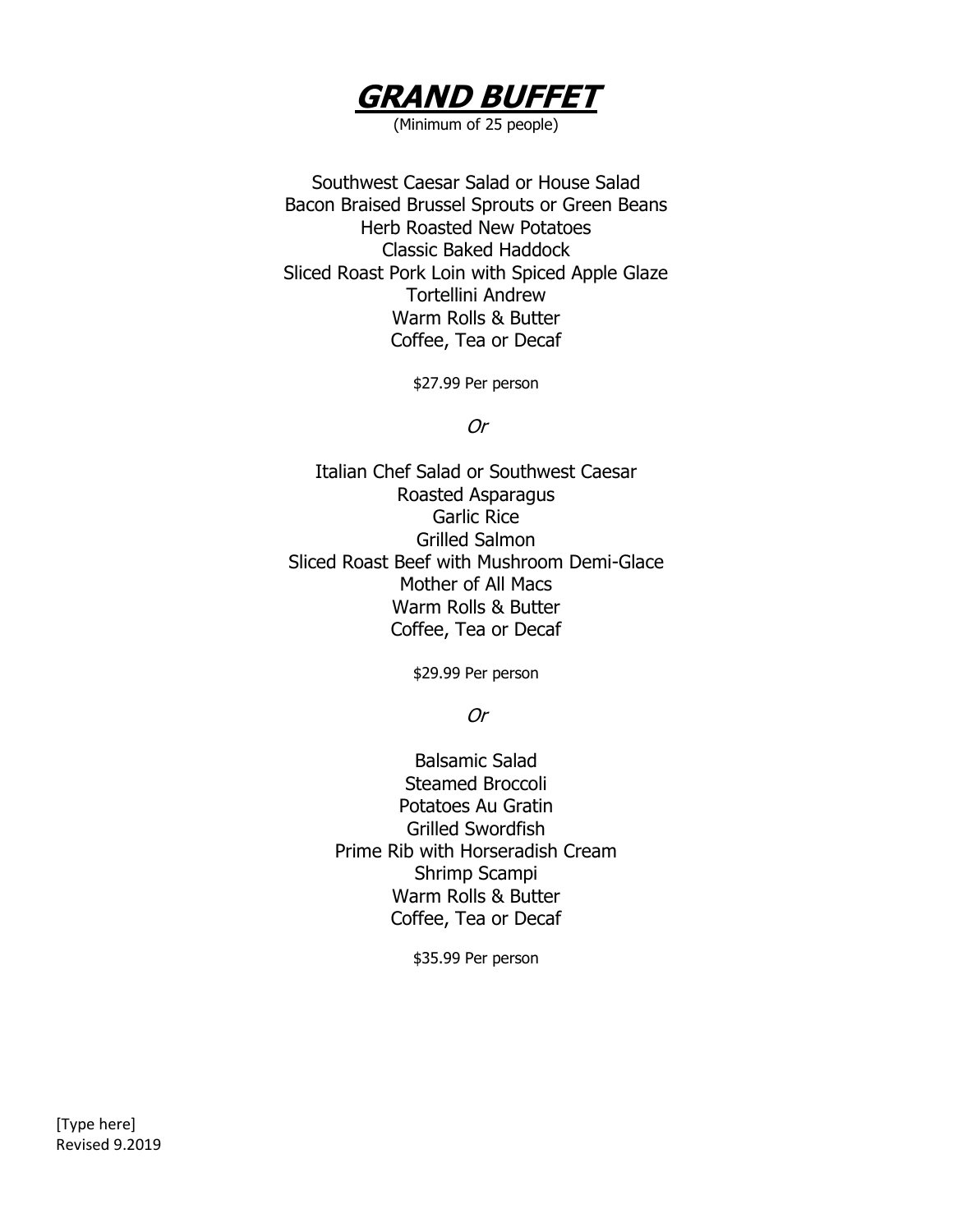**Appetizer Platters**

(Each serves a tasting for approximately 15-20)

Vegetables and Dip Cheeses and Crackers Hummus with Grilled Flatbread \$40 per selection

Spinach and Artichoke Dip with Grilled Flat Bread 25 Meatballs with Marinara and Cheese Sauce 30 Polish Wings (Buffalo Fried Perogies) Sausage Peppers and Onions Tray Mozzarella sticks with Marinara Pub Dip with Pretzels 30 Bacon wrapped Dates \$50 per selection

> 30 Skewered Flank Steak 40 Pork Pot Stickers 30 Skewered Chicken 28 Wings or Boneless Tenders \$65 per selection

40 16/20 Shrimp Cocktail 40 Mini Lobster and Corn Cakes 40 Scallops Wrapped in Bacon \$95per selection

**Dessert**

(Can be added to any package)

Brownie Chocolate or Yellow Cake Chocolate Chip Cookies \$4.95 Per person